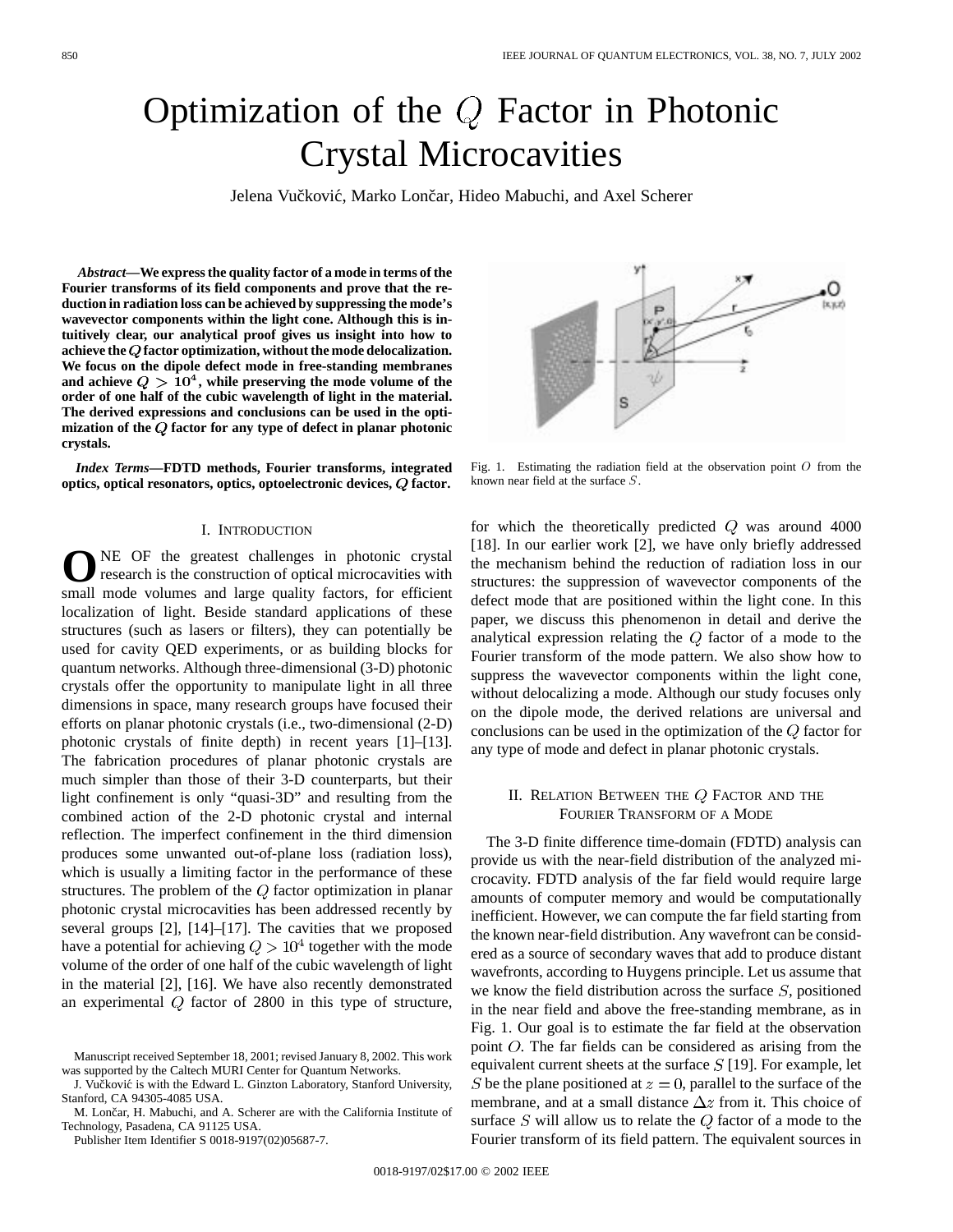the plane  $S$  can be represented in terms of the surface electric  $(\vec{J}_s)$  and magnetic  $(\vec{M}_s)$  currents

$$
\vec{J}_s = \hat{n} \times \vec{H} = -\hat{x}H_y + \hat{y}H_x \tag{1}
$$

$$
\vec{M}_s = -\hat{n} \times \vec{E} = \hat{x} E_y - \hat{y} E_x \tag{2}
$$

where  $\hat{n}$  is a normal to the surface S, and  $\vec{E}$  and  $\vec{H} = \vec{B}/\mu_0$ are the electric and magnetic fields, respectively. In a homogeneous, isotropic medium above  $S$ , a retarded potential  $\vec{A}$  and a second retarded potential  $\vec{F}$  can be estimated from the previously introduced surface currents

$$
\vec{A} = \mu_0 \int_S \frac{\vec{J}_s e^{-ikr}}{4\pi r} dS
$$
 (3)

$$
\vec{F} = \epsilon_0 \int_S \frac{\vec{M}_s e^{-ikr}}{4\pi r} dS \tag{4}
$$

where k is defined as  $k = 2\pi/\lambda = \omega/c$  ( $\lambda$  is the mode wavelength measured in air) and  $r$  is the distance between the point where the potentials are evaluated and the surface element  $dS$ (i.e., between the points  $O$  and  $P$ ).

From Fig. 1, it follows that  $r \approx r_0 - r' \cos(\psi)$ . Let us now introduce the radiation vectors  $L$  and

$$
\vec{N} = \int_{S} \vec{J}_s e^{ikr'\cos(\psi)} dS \tag{5}
$$

$$
\vec{L} = \int_{S} \vec{M}_{s} e^{ikr' \cos(\psi)} dS. \tag{6}
$$

Then we have

$$
\vec{A} = \mu_0 \, \frac{e^{-ikr_0}}{4\pi r_0} \, \vec{N} \tag{7}
$$

$$
\vec{F} = \epsilon_0 \, \frac{e^{-ikr_0}}{4\pi r_0} \, \vec{L}.
$$
\n(8)

From Fig. 1, we also have

$$
kr' \cos(\psi) = \frac{k}{r_0} \left( xx' + yy' \right) \tag{9}
$$

where  $(x', y', 0)$  are the coordinates of the point P in the plane S, and  $(x, y, z)$  are the coordinates of the observation point O.

From (5) and (6), it follows that radiation vectors  $\vec{N}$  and  $\vec{L}$  represent the 2-D Fourier transforms of the surface currents  $\vec{J}_s$  and  $\vec{M}_s$ , evaluated at the value of the wavevector  $\vec{k}_{\parallel} = k(x/r_o \hat{x} + y/r_o \hat{y})$  (in rectangular coordinates), i.e.,  $\vec{k}_{\parallel} = k \sin \theta (\cos \phi \hat{x} + \sin \phi \hat{y})$  in circular polar coordinates

$$
\vec{N} = FT_2(\vec{J}_s) \Big|_{\vec{k}_{\parallel} = k(x/r_0, y/r_0)}
$$
(10)

$$
\vec{L} = FT_2(\vec{M}_s) \Big|_{\vec{k}_{\parallel} = k(x/r_0, y/r_0)}
$$
(11)

$$
FT_2(f(x, y)) = \iint d_x d_y f(x, y) e^{i\vec{k}_{||} \cdot (x, y)}
$$

$$
= \iint d_x d_y f(x, y) e^{i(k_x x + k_y y)}.
$$
(12)

 $h + p/2$  $h + p/2$ h

Fig. 2. Microcavity structure consisting of a single defect (produced by reducing the radius of the central hole to  $r_{def}/a = 0.2$  from  $r/a = 0.275$ ) and a fractional edge dislocation of order  $p = 4$  along the x axis. The applied discretization is 20 pixels per periodicity a.

Components of radiation vectors can, therefore, be expressed in terms of the Fourier transforms of the field components at the surface  $S$ 

$$
N_x = -FT_2(H_y)|_{\vec{k}_{||}}\tag{13}
$$

$$
N_y = FT_2(H_x)|_{\vec{k}_{||}}\tag{14}
$$

$$
L_x = FT_2(E_y)|_{\vec{k}_{||}}\tag{15}
$$

$$
L_y = -FT_2(E_x)|_{\vec{k}_{\parallel}} \tag{16}
$$

$$
\vec{k}_{\parallel} = k \left( \frac{x}{r_0}, \frac{y}{r_0} \right) = k \sin \theta (\cos \phi \hat{x} + \sin \phi \hat{y}). \tag{17}
$$

It is important to note that, for any observation point  $O$ , the previously introduced wavevector  $k_{\parallel}$  lies within the light cone (i.e.,  $|\vec{k}_{\parallel}| \leq k$ , where  $k = 2\pi/\lambda$ ). *Therefore, radiation vectors are purely determined by Fourier components located within the light cone.*

Far fields can be expressed in terms of retarded potentials as

$$
\vec{E} = -i\omega \vec{A} - \frac{i\omega}{k^2} \nabla (\nabla \cdot \vec{A}) - \frac{1}{\epsilon_0} \nabla \times \vec{F}
$$
 (18)

$$
\vec{H} = -i\omega \vec{F} - \frac{i\omega}{k^2} \nabla (\nabla \cdot \vec{F}) - \frac{1}{\mu_0} \nabla \times \vec{A}.
$$
 (19)

Under the assumption that all terms in fields decaying faster than  $1/r<sub>o</sub>$  can be neglected, the electric field components at an arbitrary point  $O$  are

$$
E_{\theta} = \eta H_{\phi} = -i \frac{e^{-ikr_o}}{2\lambda r_o} (\eta N_{\theta} + L_{\phi})
$$
 (20)

$$
E_{\phi} = -\eta H_{\theta} = i \frac{e^{-ikr_o}}{2\lambda r_o} \left( -\eta N_{\phi} + L_{\theta} \right) \tag{21}
$$

$$
\eta = \sqrt{\frac{\mu_o}{\epsilon_o}}\tag{22}
$$

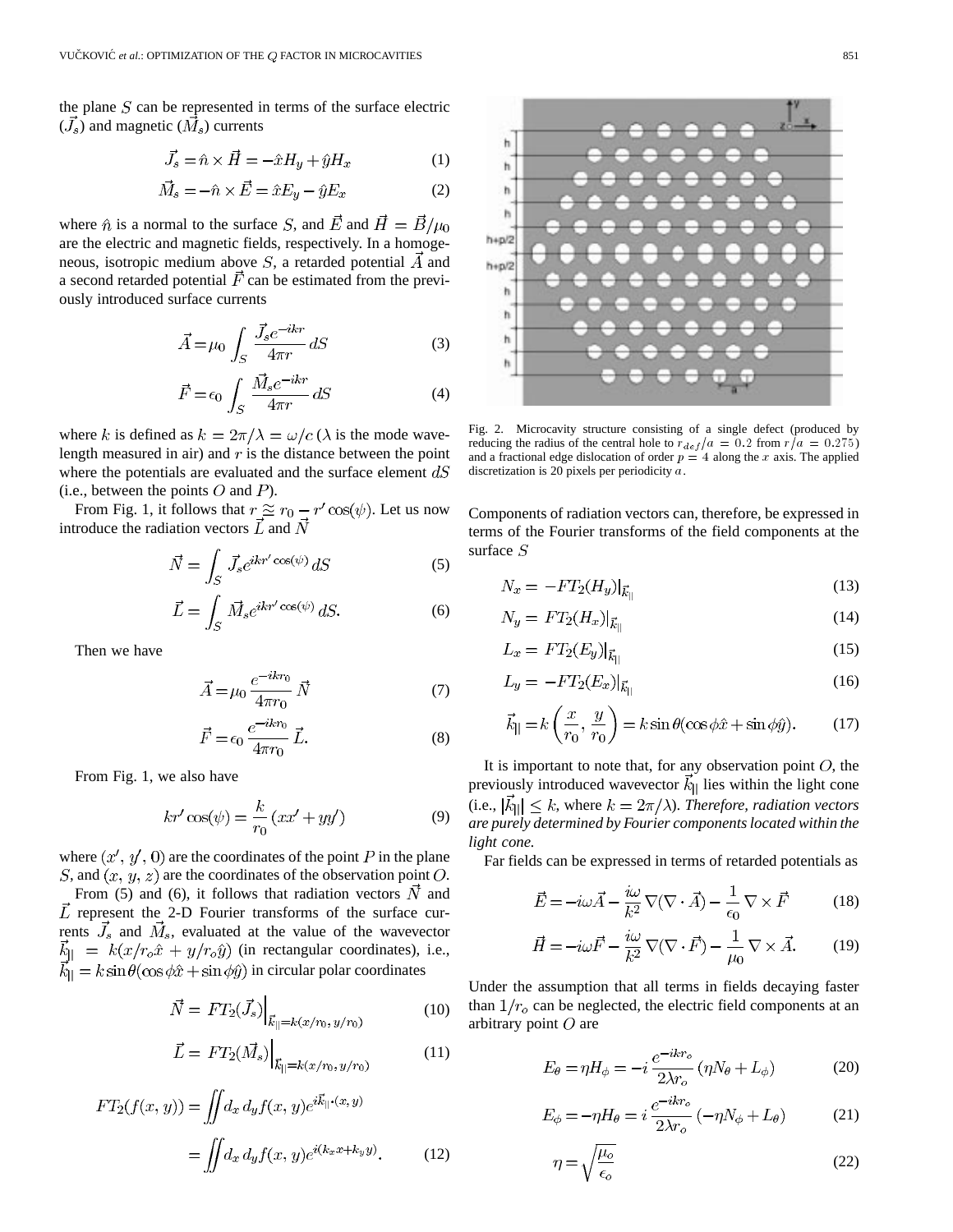

Fig. 3. Field components of the x-dipole mode at the surface S positioned at approximately  $d/4$  from the surface of the membrane. The analyzed structure is shown in Fig. 2.

where  $(r_o, \theta, \phi)$  represent the coordinates of the point O in the spherical polar coordinate system. The radiation intensity (power per unit solid angle) is then equal to [19]

$$
K(\theta, \phi) = \frac{\eta}{8\lambda^2} \left( \left| N_\theta + \frac{L_\phi}{\eta} \right|^2 + \left| N_\phi - \frac{L_\theta}{\eta} \right|^2 \right) \tag{23}
$$

and the total averaged power radiated into the half-space  $z > 0$ is given by

$$
P_1 = \int_0^{\pi/2} \int_0^{2\pi} d\theta \, d\phi \sin(\theta) K(\theta, \phi). \tag{24}
$$

The radiation vectors in spherical polar coordinates can be expressed from their components in rectangular coordinates

$$
N_{\theta} = (N_x \cos \phi + N_y \sin \phi) \cos \theta \tag{25}
$$

$$
N_{\phi} = -N_x \sin \phi + N_y \cos \phi \tag{26}
$$

where  $N_x$ ,  $N_y$ ,  $L_x$ , and  $L_y$  were previously given as the 2-D Fourier transforms of the appropriate field components tangential to the surface  $S$ . Hence, just by knowing the Fourier transforms of the tangential field components at the plane  $S$ , we can evaluate the total averaged power radiated and the far-field distribution. Furthermore, the radiated power depends only on the wavevector components located within the light cone. Therefore, the reduction in radiation loss and the improvement in the  $Q$  factor can be achieved by suppressing the Fourier components within the light cone or by redistributing them outside the light cone.

In the case when most of the radiated power is collected at vertical incidence (i.e., at small  $\theta$ ), (24) can be simplified as follows:

$$
P_2 = \frac{\eta}{8\lambda^2 k^2} \iint\limits_{|\vec{k}_{\parallel}| \le k} d\vec{k} \left( \left| N_x + \frac{L_y}{\eta} \right|^2 + \left| N_y - \frac{L_x}{\eta} \right|^2 \right)
$$
  

$$
= \frac{\eta}{8\lambda^2 k^2} \iint\limits_{|\vec{k}_{\parallel}| \le k} d\vec{k} \left( \left| FT_2(H_y) + \frac{1}{\eta} FT_2(E_x) \right|^2 \right)
$$
  

$$
+ \left| FT_2(H_x) - \frac{1}{\eta} FT_2(E_y) \right|^2 \right). \tag{27}
$$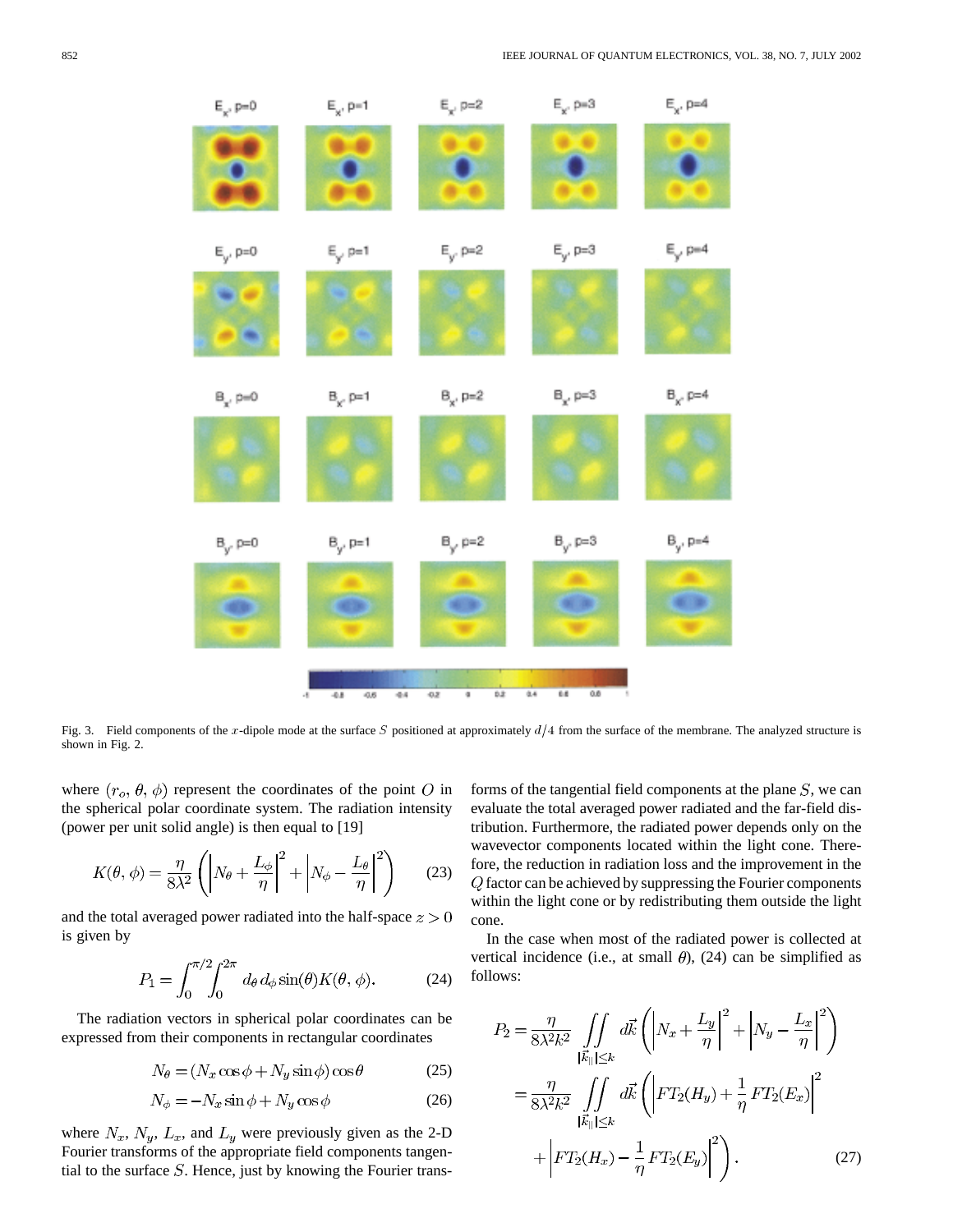The integral of the cross terms in (27) gives approximately one half of the radiated power. This can be proved easily by starting from the expansion of fields in terms of the Fourier components and the expression for the radiated power as the integral of the z component of the Poynting vector  $\vec{\Gamma}$  over the surface S. This leads to the following expression for the averaged radiated power:

$$
P_3 = 2 \frac{\eta}{8\lambda^2 k^2} \iint\limits_{|\vec{k}_{\parallel}| \le k} d\vec{k} \left( |FT_2(H_x)|^2 + |FT_2(H_y)|^2 + \frac{1}{|\vec{k}_{\parallel}| \le k} + \frac{1}{\eta^2} |FT_2(E_x)|^2 + \frac{1}{\eta^2} |FT_2(E_y)|^2 \right). \tag{28}
$$

It is important to note that, if some field component  $u(x, y)$  is odd with respect to the x coordinate [i.e.,  $u(x, y) = -u(-x, y)$ , then its Fourier transform must be equal to zero for any point in the Fourier space with  $k_x = 0$ . Similarly, any field component which is odd with respect to the  $y$  coordinate has a Fourier transform which is zero for any point with  $k_y = 0$ .

Let us introduce the radiation factor  $RF$  which is directly proportional to the radiated power  $P$ 

$$
RF_i = \frac{P_i}{W}, \qquad i = 1, 2, 3, ... \tag{29}
$$

where  $W$  represents the total energy of a mode in the half-space above the middle of the membrane. The radiation  $Q$  factor of a mode (which is a measure of the radiation, out-of-plane loss) can be expressed as

$$
Q = \omega \frac{W}{P} = \frac{\omega}{RF}.
$$
\n(30)

# III. EFFECT OF FRACTIONAL EDGE DISLOCATIONS ON THE  $Q$  FACTOR OF THE DIPOLE MODE IN FREE-STANDING MEMBRANES

We have recently proposed the design and fabrication of optical microcavities in free-standing membranes with  $Q > 10^4$ for the dipole mode, and mode volumes of the order of one half of the cubic wavelength of light (measured in the material) [2], [16]. The dramatic improvement in  $Q$  factors over single defect microcavities (without a significant increase in the mode volume) was obtained by introducing a novel type of photonic crystal lattice defect, consisting of the elongation of holes along the symmetry axes. We call this type of defect a *fractional edge dislocation*, by analogy with edge dislocations in solid state physics. Edge dislocations are formed by introducing extra atomic planes into the crystal lattice. On the other hand, we insert here only fractions of the atomic planes along the symmetry axes of the photonic crystal, as shown in Fig. 2. Hole-to-hole distances are preserved under this deformation, and the half-spaces  $y > p/2$  and  $y < -p/2$  maintain the unperturbed photonic crystal geometry.

We consider again some of the microcavities that we proposed in [2]. The unperturbed photonic crystal parameters are  $r/a = 0.275, d/a = 0.75$ , and  $n = 3.4$ , where r, a, d, and n represent the hole radius, the periodicity of the triangular lattice,



the thickness of the slab, and the refractive index of the semiconductor material, respectively. The choice of photonic crystal parameters is discussed in more detail in our previous work [2], [20]. Briefly, we limit the  $r/a$  ratio to rather modest values of around 0.3, in order to minimize the out-of-plane losses produced by the vertical scattering at the edges of holes. Since the reduction in  $r/a$  leads to a decrease in the size of the bandgap, it is important not to reduce the hole radius too much, in order to preserve the lateral confinement and small mode volume (e.g., we do not use  $r/a$  below 0.275). The  $d/a$  ratio of our structures is usually between 0.65 and 0.75, and we were able to design microcavities with very high  $Q$  factors at both ends of this range, without a significant change in the mode volume [2], [20]. The reasons for choosing this thickness range are the following: if the slab is too thin, the mode is not confined well within it vertically, and it interacts more strongly with the substrate (positioned at around  $\lambda/2$  underneath the bottom membrane surface in our structures [2]), which reduces its  $Q$  factor. Furthermore, the fabrication of thin suspended membranes is difficult, and these structures are not robust. On the other hand, if  $d/a$  is too large, the structure is multimode in the vertical direction, which is also undesirable. In the FDTD method, we apply the discretization of 20 pixels per periodicity  $a$ . Therefore, a fractional edge dislocation of order  $p = 1$  corresponds to the insertion of extra material whose thickness is equal to  $1/20a$ . In the microcavity of our interest, the central hole radius is decreased to  $r_{\text{def}}/a = 0.2$  and a fractional edge dislocation of order p is applied along the  $x$  axis, as shown in Fig. 2. The dipole mode's frequency decreases as a function of the elongation parameter  $p$  [2], [20], and it is desirable to start in the elongation process with a mode whose frequency is close to the edge of the air band, allowing enough space to achieve the optimum  $Q_{\perp}$  within the bandgap when the structure is tuned. In that case, the lateral

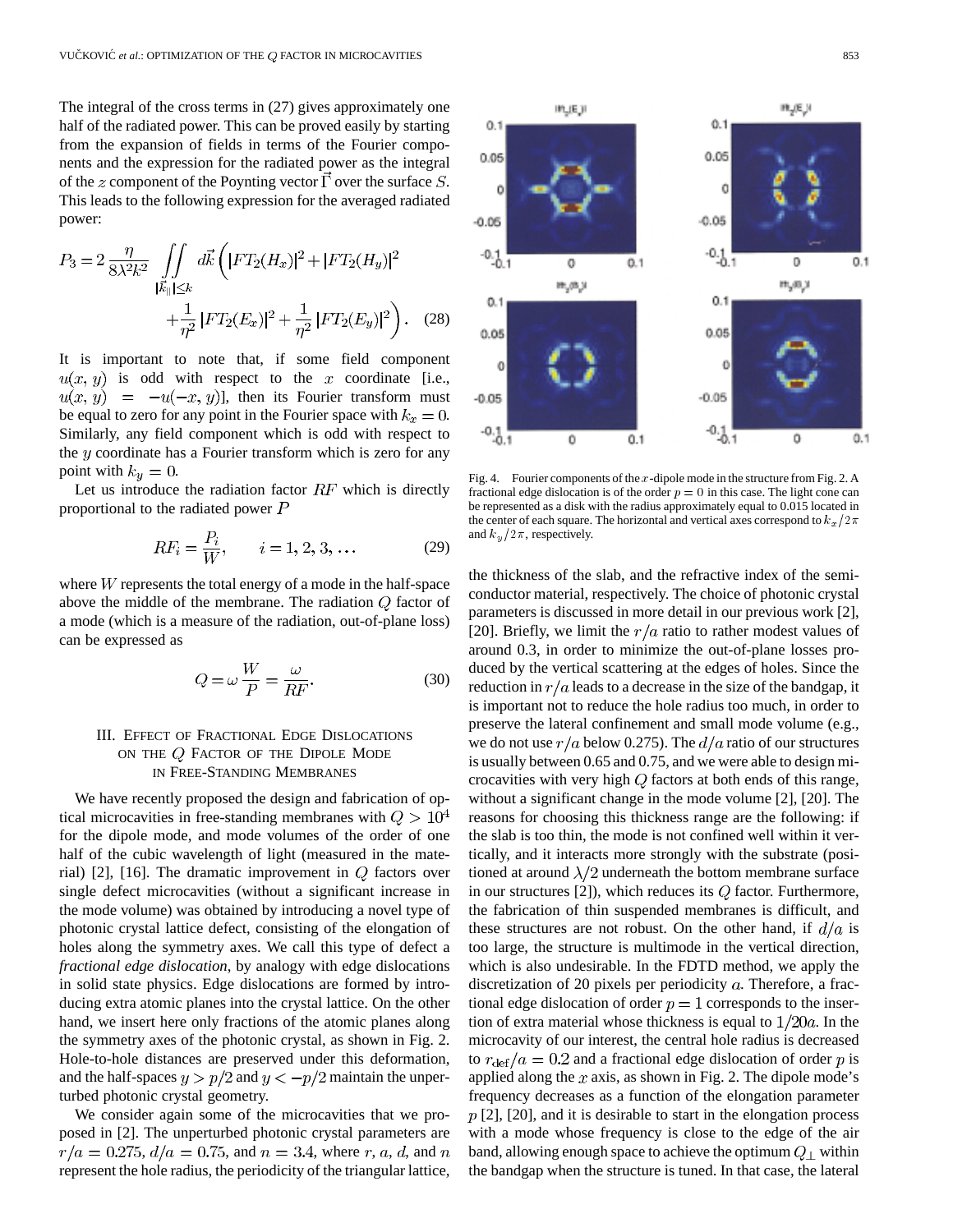

Fig. 5. The 2-D Fourier transforms of the even field components of the x-dipole mode in the structure shown in Fig. 2, as a function of the elongation parameter  $p$ . The light cone can be represented as a disk inscribed into the square. Clearly, the intensities of the Fourier transforms within the light cone are minimized for  $p = 2$ , where the Q factor reaches its maximum.

confinement is preserved and  $Q_{\parallel}$  can be improved by increasing the number of photonic crystal layers around the defect. This is one of the reasons for reducing the defect hole radius to only  $0.2a$ . The other reason is our long-term goal, a photonic crystal cavity QED with neutral atoms [2], for which we need a strong field intensity within an air hole large enough to place a neutral atom, without significant surface effects. Field components of the  $x$ -dipole mode in the analyzed structure are shown in Fig. 3, as a function of the elongation parameter  $p$ . For the  $x$ -dipole mode, the  $E_x$  and  $B_y$  components are even, while the  $E_y$  and  $B_x$  components are odd with respect to both symmetry axes  $x$ and y. Therefore, it is expected that  $E_y$  and  $B_x$  (i.e.,  $L_x$  and  $N<sub>u</sub>$ ) do not contribute significantly to the radiated power in this case, since their Fourier transforms are equal to zero along both the  $k_x$  and  $k_y$  axes. This is also illustrated in Fig. 4. Therefore, in the case of the analyzed  $x$ -dipole mode we can approximate the expression (28) even further as

$$
P_4 = 2 \frac{\eta}{8\lambda^2 k^2} \iint\limits_{|\vec{k}_{\parallel}| \le k} d_{k_x} d_{k_y} \cdot \left( |FT_2(H_y)|^2 + \frac{1}{\eta^2} |FT_2(E_x)|^2 \right). \tag{31}
$$

In order to minimize the radiated power, it is necessary to minimize (within the light cone) the Fourier transforms of the even field components  $E_x$  and  $B_y$ . In the general case, these Fourier transforms are nonzero at small values of  $|\vec{k}_{\parallel}|$  (i.e., in the light cone). However, they can be minimized by balancing the intensities of positive and negative field lobes. Indeed, we can observe in Fig. 3 that, by varying the elongation parameter  $p$ ,

we also tune the sizes of the central (negative) lobes in  $E_x$  and  $B_y$ , as well as the intensity distribution between the positive and negative lobes. Therefore, the tuning in  $p$  is expected to lead to tuning in the Fourier transforms of the even field components, and subsequently to tuning in radiated powers.

The Fourier components of the  $x$ -dipole mode in the structure with  $p = 0$  are shown in Fig. 4. When the elongation parameter  $p$  changes in the analyzed range from 0 to 4, peaks in the Fourier space preserve their position, but their intensities are tuned. This can be observed in Fig. 5. Clearly, Fourier components within the light cone are minimized for  $p = 2$ , where the Q factor reaches its maximum. Therefore, the optimization of the  $Q$  factor of the dipole mode (after the application of fractional edge dislocations) is a result of suppression of the wavevector components within the light cone. This suppression is a product of balancing between the energies of the positive and negative field lobes of the even field components. The balancing is obtained by tuning the sizes of the negative lobes with insertion of extra material along the symmetry axis. The  $Q$  factor optimization is achieved in this case without a significant mode delocalization.

In our FDTD calculations  $[2]$ , the total  $Q$  factor is separated into the lateral  $(Q_{\parallel})$  and vertical  $(Q_{\perp})$  quality factors.  $Q_{\perp}$  is a measure of radiation loss, while  $Q_{\parallel}$  corresponds to the loss through the mirrors in the lateral directions, which can be reduced by adding more layers of photonic crystal. The boundary for separation of vertical from lateral loss (i.e.,  $Q_{\perp}$  from  $Q_{\parallel}$ ) is positioned approximately at  $\lambda/2$  from the surface of the membrane, as suggested in our early work [21]. We have discussed in our recent publication [2] that this choice of boundary excludes some small portion of radiation loss from  $Q_{\perp}$ , and the total  $Q$ factor of the analyzed dipole mode achievable by increasing the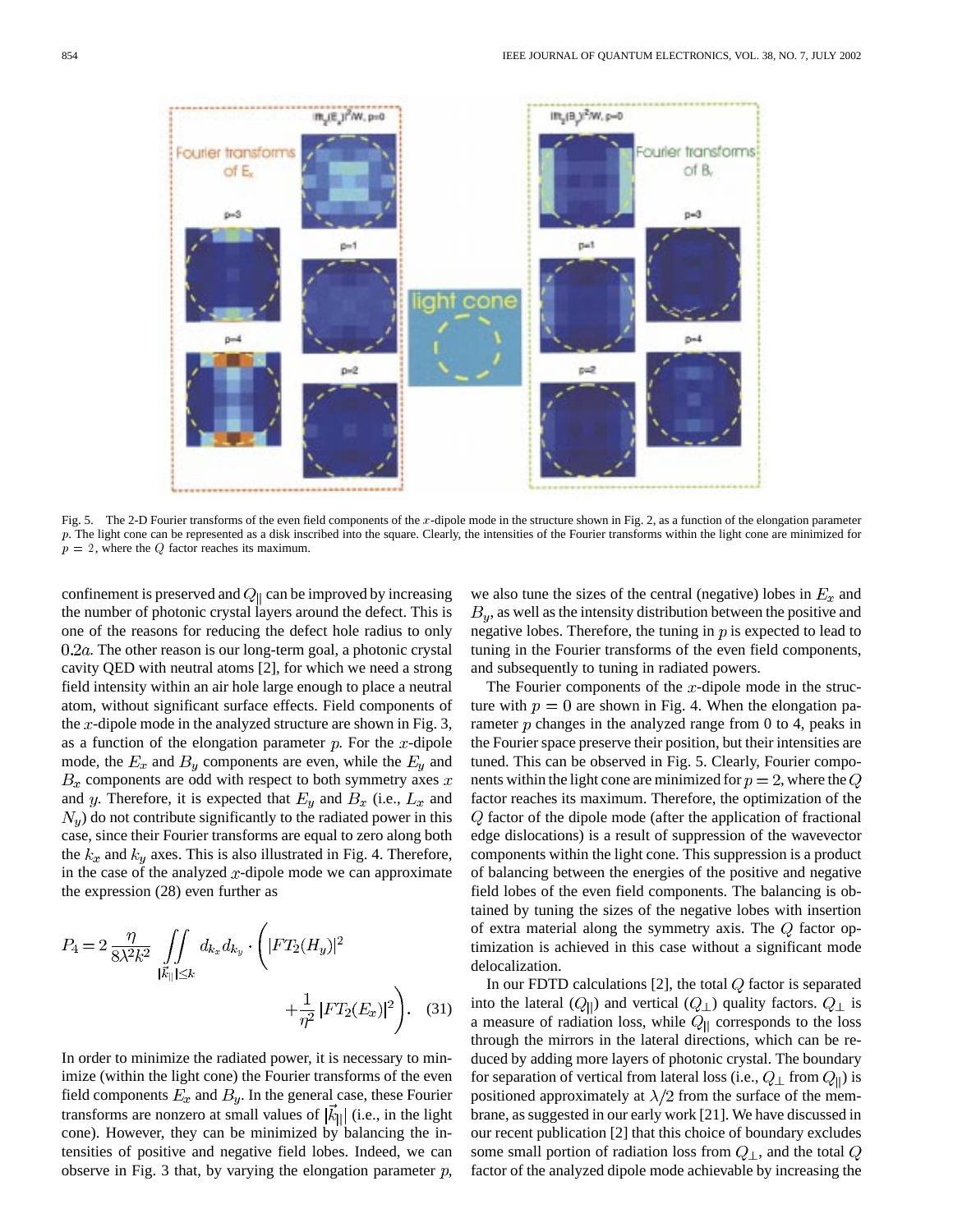

Fig. 6. Q factors estimated from the FDTD, or from the Fourier transforms of the tangential field components. The plane  $S$  is positioned (a) directly above the surface of the membrane, at a distance equal to  $d/4$  from it, and (b) at a distance equal to  $\lambda/2$  from the surface of the membrane.

number of the PC layers around the defect (also referred to as the limit of total  $Q$  factor) is somewhat smaller than  $Q_{\perp}$ . For this reason, we now believe that a better choice of boundary for separation of  $Q_{\perp}$  from  $Q_{\parallel}$  would be the one positioned directly above the surface of the membrane. However, for the purpose of comparing our new results [2] with our earlier work [21], we preserve this boundary positioned at  $\lambda/2$  from the surface of the membrane.

The radiation  $Q$  factors are evaluated using the method presented in this paper, and results are shown in Fig. 6. The plane  $S$  (above which we integrate the radiated power) is positioned directly above and at  $\lambda/2$  above the surface of the membrane, in Fig. 6(a) and (b), respectively. Therefore, in the latter case, we expect a better agreement between the radiation  $Q$  factors  $(\omega/RF)$  estimated using our new method and  $Q_{\perp}$  estimated from the FDTD calculations, but in the former case the newly calculated  $Q$  factors are a better approximation of the limit of the total Q factors. In Fig. 6(a),  $Q_{\perp}$  factors are larger than Q factors calculated as  $\omega/RF$ , because  $\omega/RF$  includes practically all radiation (out-of-plane) loss, while  $Q_{\perp}$  includes only the radiation loss above  $\lambda/2$  from the surface of the membrane. In Fig. 6(b), both the plane S and the boundary for separation of  $Q_{\perp}$  from  $Q_{\parallel}$ are positioned at  $\lambda/2$  from the membrane surface, and a better agreement with  $Q_{\perp}$  from the FDTD simulations is observed. However,  $Q_{\perp}$  is somewhat smaller, due to numerical inaccuracy. Radiation factors  $RF_2, RF_3$ , and  $RF_4$  are estimated under the assumption that most of the radiation is collected at vertical incidence. This is not really true in the case of the  $x$ -dipole, for which reason there is an offset between the  $Q$  factors evaluated from  $RF_i$ ,  $i = 2, 3, 4$ , and Q estimated from  $RF_1$ , which does not make any assumptions regarding the direction of radiation.

## IV. CONCLUSION

We have presented a method for estimating the  $Q$  factor of a mode and its radiation loss from the known Fourier transform of the near-field distribution. By applying this approach to high  $Q$  structures that we have proposed recently [2], we have proven that the optimization of the  $Q$  factor of the dipole defect mode (after the application of fractional edge dislocations) results from the suppression of the wavevector components within the light cone. This suppression is a result of balancing between the positive and negative lobes in the even field components. The balancing is obtained by tuning the sizes of the negative lobes with insertion of extra material along the symmetry axis. Although our analysis focuses on the dipole mode only, a similar approach can be applied to any type of microcavity formed in planar photonic crystals.

#### ACKNOWLEDGMENT

One of the authors, J. Vučković, would like to thank Prof. Y. Yamamoto, Stanford University, Stanford, CA, for many fruitful discussions.

#### **REFERENCES**

- [1] M. Lončar, D. Nedeljković, T. Doll, J. Vučković, A. Scherer, and T. P. Pearsall, "Waveguiding at 1500nm using photonic crystal structures in silicon on insulator wafers," *Appl. Phys. Lett.*, vol. 77, pp. 1937–1939, Sept. 2000.
- [2] J. Vučković, M. Lončar, H. Mabuchi, and A. Scherer, "Design of photonic crystal microcavities for cavity QED," *Phys. Rev. E*, vol. 65, no. 016 608, Jan. 2001.
- [3] O. Painter, R. Lee, A. Scherer, A. Yariv, J. O'Brien, P. Dapkus, and I. Kim, "Two-dimensional photonic band-gap defect mode laser," *Science*, vol. 284, pp. 1819–1821, June 1999.
- [4] T. Yoshie, A. Scherer, H. Chen, D. Huffaker, and D. Deppe, "Optical characterization of two-dimensional photonic crystal cavities with indium arsenide quantum dot emitters," *Appl. Phys. Lett.*, vol. 79, no. 1, pp. 114–116, July 2001.
- [5] P. Villeneuve, S. Fan, S. Johnson, and J. Joannopoulos, "Three dimensional photon confinement in photonic crystals of low-dimensional periodicity," *Proc. Inst. Elect. Eng.*, pt. J, vol. 145, pp. 384–390, Dec. 1998.
- [6] D. Labilloy, H. Benisty, C. Weisbuch, C. Smith, T. Krauss, R. Houdre, and U. Oesterle, "Finely resolved transmission spectra and band structure of two-dimensional photonic crystals using emission from InAs quantum dots," *Phys. Rev. B*, vol. 59, pp. 1649–1652, Jan. 1999.
- [7] S. Noda, A. Chutinan, and M. Imada, "Trapping and emission of photons by a single defect in a photonic bandgap structure," *Nature*, vol. 407, no. 6804, pp. 608–610, Oct. 2000.
- [8] M. Boroditsky, R. Vrijen, T. Krauss, R. Coccioli, R. Bhat, and E. Yablonovitch, "Spontaneous emission extraction and Purcell enhancement from thin-film 2-D photonic crystals," *J. Lightwave Technol.*, vol. 17, pp. 2096–2112, Nov. 1999.